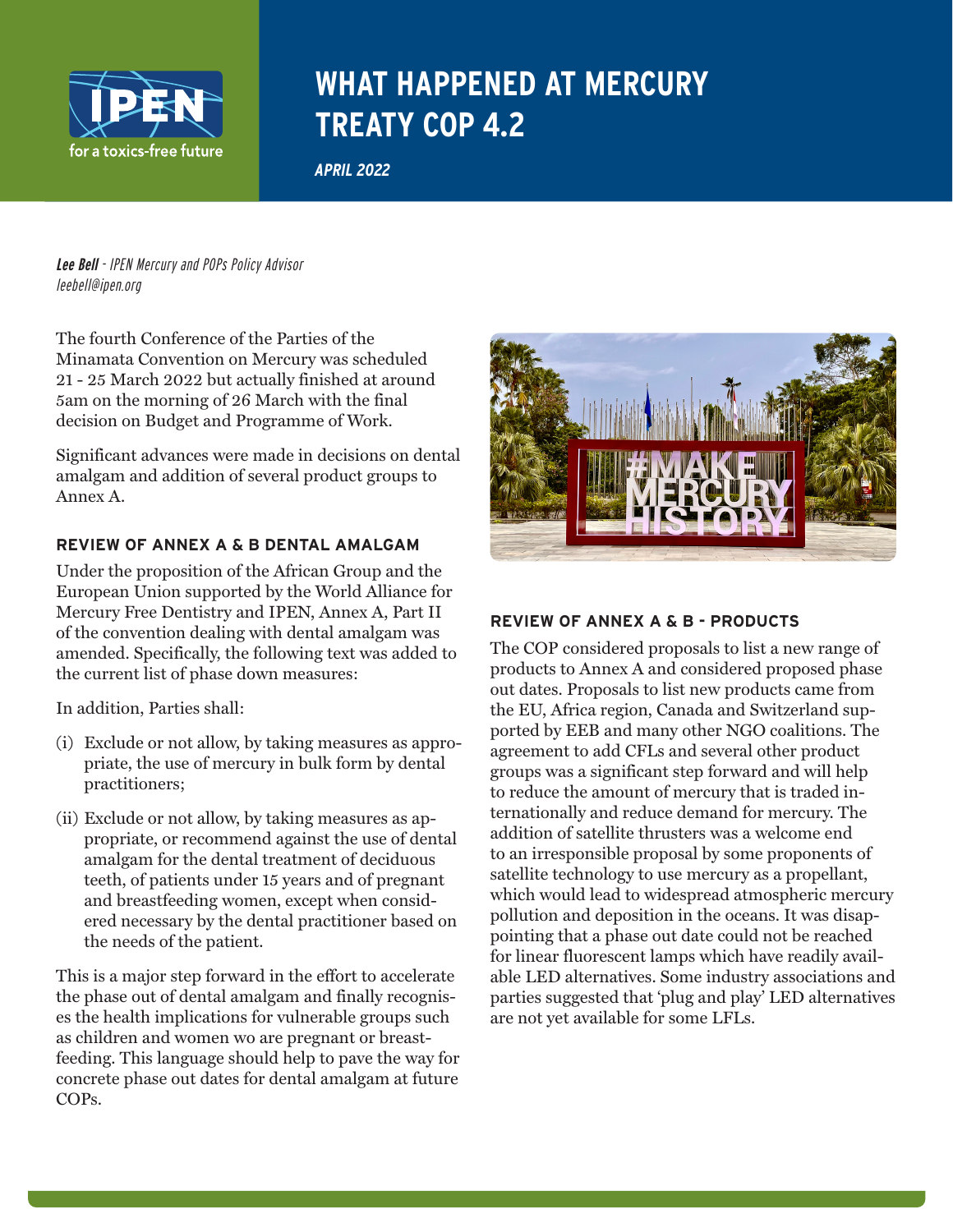| Mercury-added product                                                                                                                                                                                                  | Date after which the manufacture, import<br>or export of the product shall not be allowed<br>(phase-out date) |
|------------------------------------------------------------------------------------------------------------------------------------------------------------------------------------------------------------------------|---------------------------------------------------------------------------------------------------------------|
| Compact fluorescent lamps with an integrated ballast (CFL.i)<br>for general lighting purposes that are $\leq$ 30 watts with a<br>mercury content not exceeding 5 mg per lamp burner                                    | 2025                                                                                                          |
| Cold cathode fluorescent lamps (CCFL) and external electrode<br>fluorescent lamps (EEFL) of all lengths for electronic<br>displays, not included in the listing directly above                                         | 2025                                                                                                          |
| Strain gauges to be used in plethysmographs;                                                                                                                                                                           | 2025                                                                                                          |
| The following electrical and electronic measuring devices except those<br>installed in large-scale equipment or those used for high precision<br>measurement, where no suitable mercury-free alternative is available: | 2025                                                                                                          |
| (a) melt pressure transducers, melt pressure<br>transmitters and melt pressure sensors                                                                                                                                 |                                                                                                               |
| Mercury vacuum pumps                                                                                                                                                                                                   | 2025                                                                                                          |
| Tire balancers and wheel weights                                                                                                                                                                                       | 2025                                                                                                          |
| Propellant for satellites and spacecraft                                                                                                                                                                               | 2025                                                                                                          |
| Photographic film and paper                                                                                                                                                                                            | 2025                                                                                                          |

Agreement was reached to add the following products to Annex A:

There was no agreement on the phase out dates for the following products proposed for addition to Annex A. These will be considered again at COP 5.

- Linear fluorescent lamps (LFLs) for general lighting purposes:
	- (a) Halophosphate phosphor  $R$  40 watts with a mercury content not exceeding 10 mg per lamp
	- (b) Halophosphate phosphor > 40 watts
- Linear fluorescent lamps (LFLs) for general lighting purposes:
	- (a) Triband phosphor < 60 watts with a mercury content not exceeding 5 mg/lamp
- Very high accuracy capacitance and loss measurement bridges and high frequency radio frequency switches and relays in monitoring and control instruments with a maximum mercury content of 20 mg per bridge switch or relay
- Button zinc silver oxide batteries with a mercury content < 2% and button zinc air batteries with a mercury content < 2%;

In accordance with paragraph 3 of Article 26 of the convention, this amendment "shall enter into force for the Parties having consented to be bound by it on the ninetieth day after the date of deposit of instruments of ratification, acceptance or approval by at least three-fourths of the Parties that were Parties at the

time at which the amendment was adopted...". This will be 25 December 2022 for those Parties.

At COP 5 consideration will be given to the production of polyurethane using mercury-containing catalysts to part I of Annex B as it could not be agreed at COP 4. In addition, the COP asked the secretariat to prepare a report on the technical and economic feasibility of mercury-free alternatives for vinyl chloride monomer and sodium methylate production processes.

#### **MERCURY WASTE THRESHOLDS**

The COP agreed to adopt the mercury waste thresholds expert group proposal on ASGM tailings whereby all ASGM tailings resulting from processing using mercury are automatically designated mercury waste without the need for thresholds. Non-ASGM mining tailings are dealt with differently and the proposed two-tier threshold was adopted. In this case tailings from mining other than ASGM will first be subject to a total threshold concentration test. If the tailings exceed 25 mg/kg total mercury they are subject to a second test based on leachable limits with a 0.15 mg/L threshold. If both limits are exceeded, then the tailings are designated as mercury waste.

For Category C waste (waste contaminated with mercury other than tailings) The COP could not agree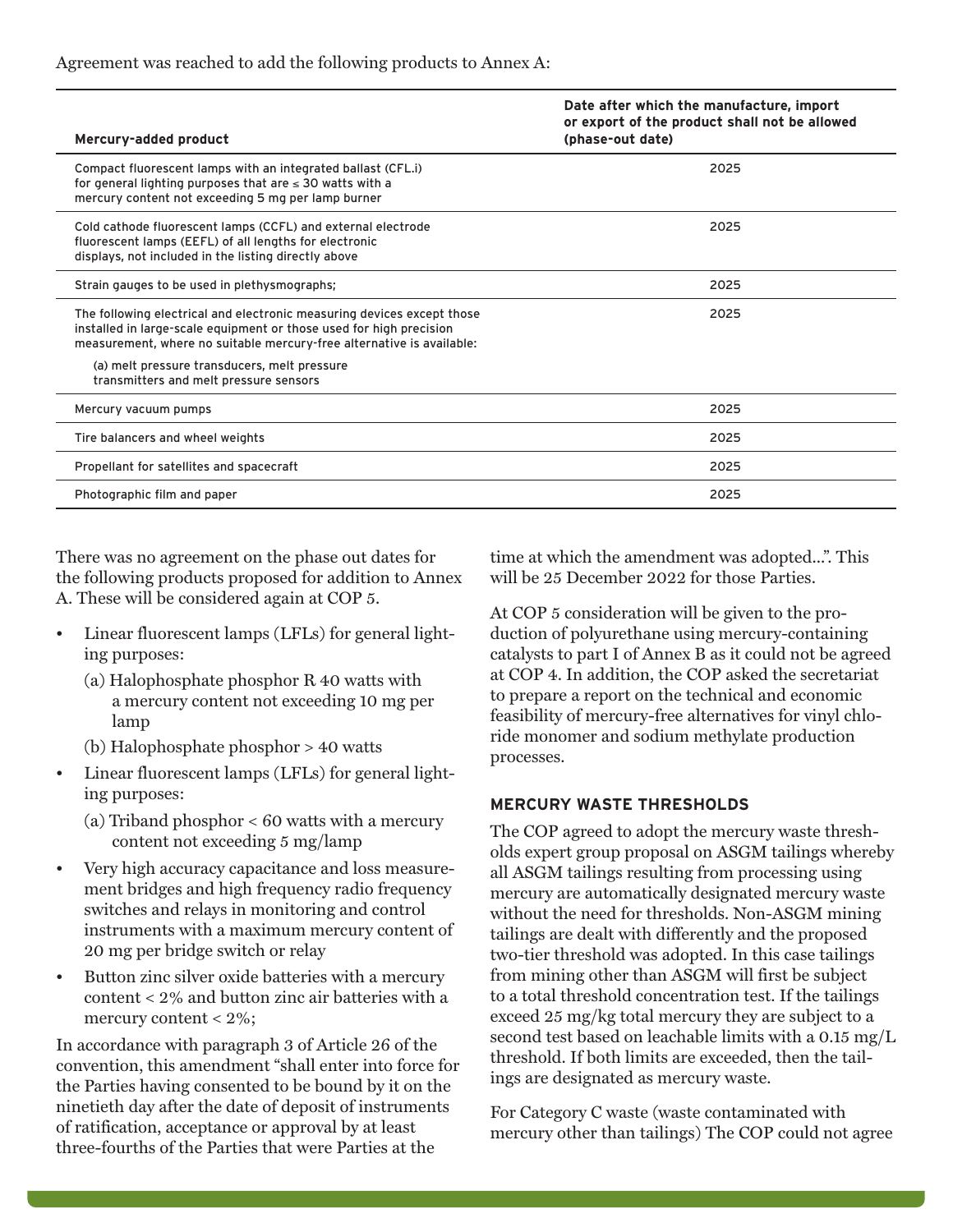on the 25 mg/kg total threshold concentration limit proposed by the EU. Several parties and the Africa Region agreed that the level was too high to adequately protect the health of humans directly exposed to certain wastes containing mercury. For that aspect of waste thresholds, it was decided to send the matter back to the expert group for further consideration intersessionally along with an examination of the types of wastes that typically may be the source of high exposure to some populations – particularly in developing countries without ESM systems for waste. This was an outcome that IPEN supported.

# **ASGM NAP GUIDANCE**

Several parties welcomed the addition of extra health related guidance for ASGM NAPs provided by the WHO. In addition, the new guidance section on how to manage ASGM tailings was supported, however IPEN has reviewed the guidance and it seems that the options presented require the kind of resources and equipment that is not available to most ASGM miners. A positive feature that came out of the discussions was that the COP called on parties in decision CRP 10 to engage with indigenous peoples, local communities, and other relevant stakeholders in the development and implementation of national action plans. This is an important signal to prioritise the human rights issues that deeply affect indigenous peoples in ASGM regions.

However, for the Indigenous Peoples' colleagues, the terms "indigenous peoples and local communities" are considered politically problematic. In many regions, some governments and business sectors preferred to use the word "local communities" and ignore the existence of indigenous peoples. Furthermore, outside of the plenary, the Indonesian delegates stated that politically they do not recognise the term indigenous peoples and instead recognised many "ethnicities" and local communities. There is an urgent need to discuss this issue with the UN Special Rapporteur for Indigenous Peoples and the Indigenous Peoples caucus/ Major Groups.

# **EFFECTIVENESS EVALUATION**

With time running out to begin the effectiveness evaluation process of the convention (it must be started by 2023) there were intense negotiations regarding the composition and roles of the Open-Ended Scientific Group (OESG) which would advise the Effectiveness Evaluation Group (EEG) once the process of effectiveness evaluation data gathering has begun. The main

challenge to arriving at a decision was the number of members who would represent each region on the EEG.

The final decision taken at 3am on Saturday morning was that the COP:

- agrees to begin the first effectiveness evaluation at COP 4, and to further consider its timeline at COP 5;
- decides to adopt the framework for the effectiveness evaluation of the Minamata Convention outlined in Annex I to the decision;
- the number of representatives per region still pending (three versus eight reps per region);
- the decision on the terms of reference for the effectiveness evaluation group has been postponed, but the terms of reference for the scientific advisory group were approved as well as the overall effectiveness evaluation framework;
- establishes an Open-Ended Scientific Group to work in line with its terms of reference, as outlined in Annex 3 to the decision; and
- requests the Secretariat to call for nominations for the Open-Ended Scientific Group by 15 April 2022.

# **NATIONAL REPORTING**

National reporting was discussed in plenary and parties were congratulated for the high reporting rate for the long format reports which were due in December 2021. An analysis of those reports and earlier short reports will be generated by the secretariat for COP 5 and presented as a synthesis report.

The meeting decision on this agenda item included:

- Provision of clarification to parties about questions relating to the amount of mercury mined, final disposal and notification of consent for mercury exports.
- Requests parties to make greater efforts to identify stocks and sources of mercury in their country
- Calls on parties who have received consent forms for mercury shipments to provide them to the secretariat
- Calls on parties to complete all MIAs as soon as possible
- Requests the secretariat to identify any ambiguous questions in the reporting format and propose text to address them at COP 5.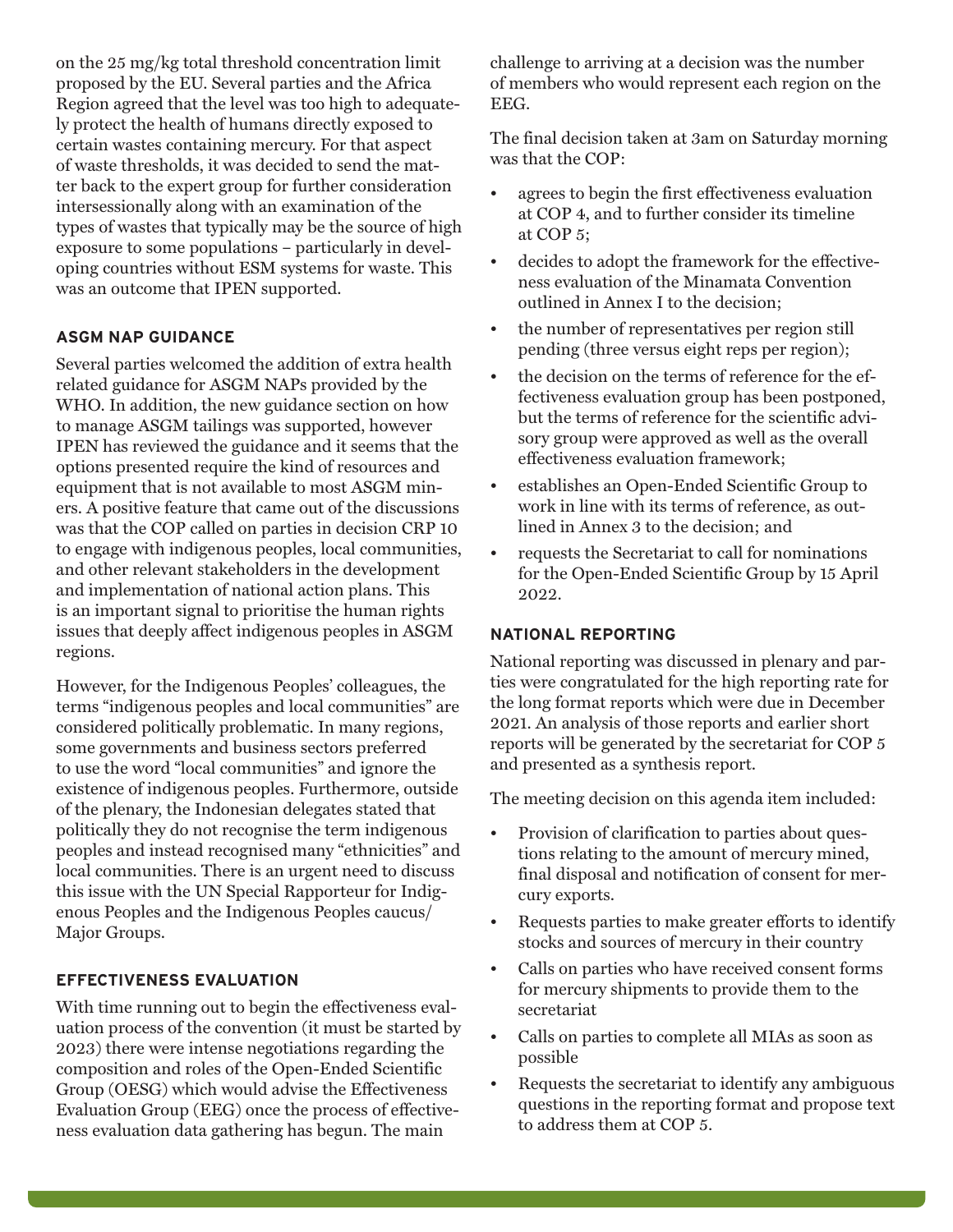In a meeting between the NGOs delegates and Monika Stankiewicz, Executive Secretary of the Minamata Convention on Mercury on 24 March 2022, the Secretariat mentioned the idea to invite observers to monitor countries national reports and helped verify the reports. Further details of observer's involvement in national reporting will be provided later this year.

# **RELEASES**

Discussion on releases centred around the introduction of the new guidance on methodology for identifying and developing an inventory of mercury releases.

The final decision of the COP was to:

- Adopt the guidance and provide feedback to the secretariat on its use for consideration by parties at COP 5.
- Extend the mandate of the Releases expert group to develop guidance on BAT BEP for controlling releases and to work by consensus decisions.

# **GENDER**

After discussion of the activities of the secretariat to mainstream gender in its policy and programmes (including project proposals for the SIP) a decision was taken that:

- recalls Sustainable Development Goal 5 on achieving gender equality;
- takes note of the gender road map of the Minamata Convention on Mercury and welcomes the Secretariat's efforts to mainstream gender into its activities, projects and programmes;
- and requests the Secretariat to continue collaborating with UNEP, the secretariats of other MEAs, and relevant partners in the field of gender.

#### **INTERNATIONAL COOPERATION AND COORDINATION**

A highlight of this agenda item was the intervention by indigenous peoples presenting a joint statement urging the Convention to promote human rights standards, including the UN Declaration on the Rights of Indigenous Peoples and ILO Convention No. 169. On ASGM, he called for parties to adopt concrete decisions. He urged parties to consult with Indigenous Peoples on creating national action plans and to work with Indigenous Peoples at COP 5.

#### **BUDGET AND PROGRAMME OF WORK**

The Budget and Programme of Work decision was the final decision of the COP and was delayed significantly by the early morning negotiations on Annex A & B, Effectiveness Evaluation, and waste thresholds, all of which had budgetary implications.

In the final decision the COP adopted the final programme of work and budget for the biennium 2022-2023. The decision approves the budget for the general trust fund for 2023 of USD 4,516,686, which completes the approval of the full budget of the Convention for the biennium 2022-23.

#### **BALI DECLARATION ON COMBATTING ILLEGAL TRADE OF MERCURY**

On the first day of COP 4.2 Minamata Convention, the Indonesian government, represented by the Minister of Environment and Forestry Dr Siti Nurbaya Bakar, introduced Bali Declaration on combatting illegal trade of mercury as a political declaration.

Although the draft Declaration was already shared in October 2021 during the COP 4.1, and then had two rounds of consultations until 15 February 2022, there was no consultation of the final drafts with inputs from stakeholders. It was not clear which countries or regions supported the Bali Declaration and the follow up actions of the declaration.

In a meeting between the NGO delegations with the Indonesian delegates one day before the COP 4 started, there was no further explanation about Indonesia's efforts in combatting the illegal trade of mercury and closing the cinnabar mining in the eastern part of Indonesia.

# **MEETING WITH THE CEO OF GEF, CARLOS MANUEL RODRIGUEZ**

On 23 March, the CEO of GEF, Carlos Manuel Rodriguez, invited the NGOs delegates to have a dialogue with him. He wanted to learn more about the NGOs involvement in advancing the Minamata Convention. Twenty NGOs attended the meeting with the GEF's CEO in the NGO meeting room. Mr Rodriguez reminded the NGOs that the GEF supported civil societies and the impacted communities to implement the mercury treaty through the SGP.